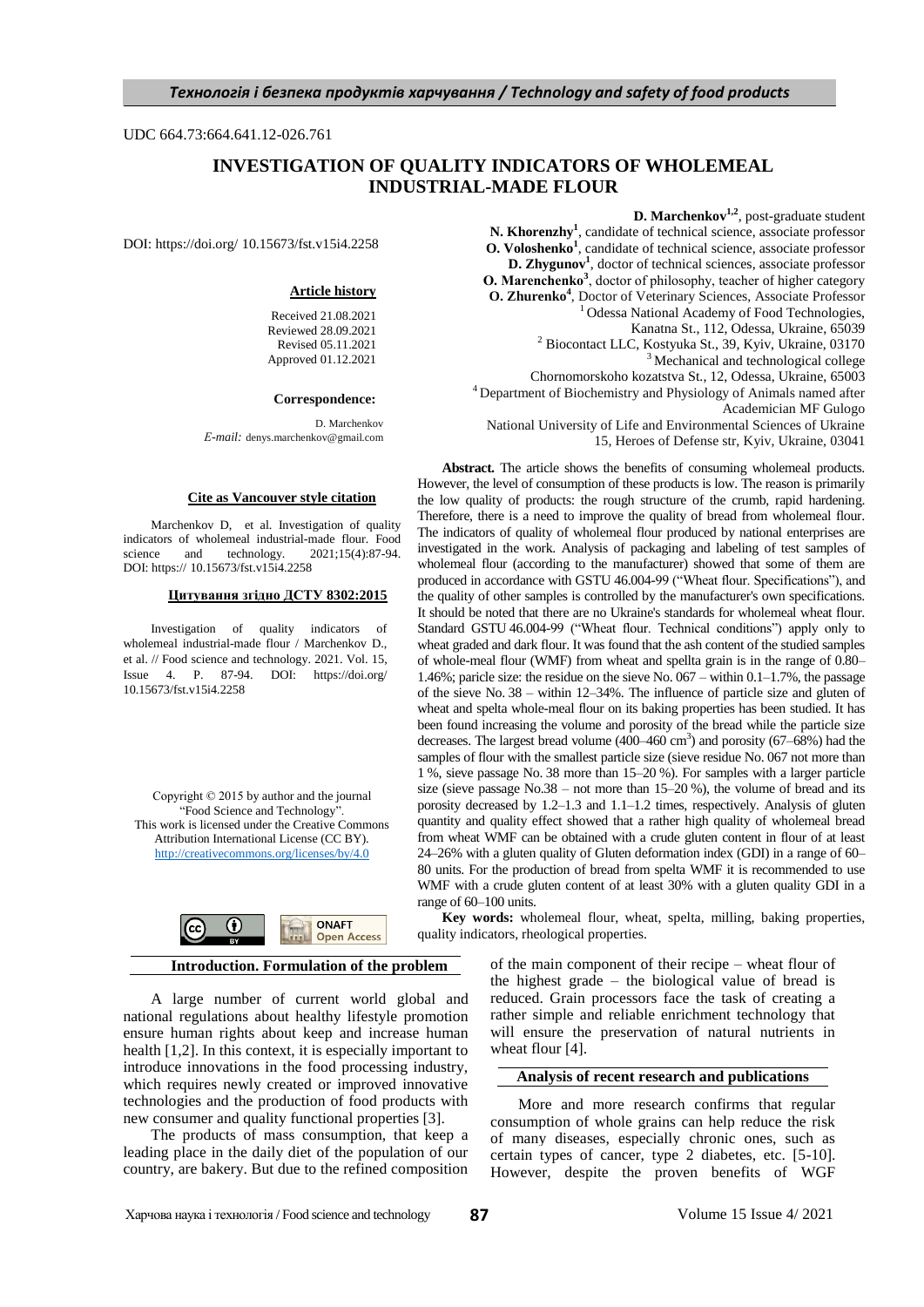products, their consumption is still much lower than the recommended level [11-15]. Kuznetsof et al. [16] consider the main reasons for this a traditional taste preferences, the complexity of cooking from WMF, their price, weak range availability in trade network. A constraining factor in the production of wholemeal flour is the lack of efficient technology that could be easily implemented in modern high-performance mills, as traditional outdated technology is based on the use of low-performance energy-intensive stone millstones [17-21]. However, the development of modern industrial technology for the production of WMF in mills is urgent.

Currently, global research on WMF is carried out in the following aspects:

- unification and standardization of the term "whole grain product", including "whole meal flour" [22-25]. Moreover, the United States has already standardized at the state level the definition of the term WMF and the requirements for the size of its particles [25];
- increasing the shelf life of WMF [37-38];
- improvement of baking properties of WMF [39-42];
- development of effective industrial technology, its structure and selection of modes equipment of pretreatment department (modes of tempering stage, the degree of grain surface cleaning) and grinding department (type of grinding equipment, particle size of grinding products, etc.) [26-36].

There is an interest on the part of small enterprises and farms in millstones [35,36], despite the WMF baking properties lowering proved by scientists [31-33,38]. Some scientists consider more promising way as the multithreaded classical grinding of prepared grain in roller machines with the combination of all product streams at the end of grinding to recombine the chemical composition of whole grains [34]. However, there is no clearly established nature of the impact of the grain grinding system on the WMF baking properties [33].

Thus, the analysis of the quality of WMF, which is produced by national enterprises, and its bakery properties is relevant.

**The purpose** of the work is to substantiate the requirements for quality indicators of wholemeal wheat and spelta flour.

To achieve this goal it is necessary to solve the following **tasks**:

- to study the quality indicators of WMF produced by national enterprises;
- to determine the physico-chemical parameters of bread from the studied samples of WMF;
- to establish the rheological properties of the dough obtained from the studied samples of WMF.

### **Research materials and methods**

The study examined wolemeal flour from wheat and spelta grain, made in industrial conditions according to different technological schemes (Table 1). Moreover, according to the manufacturer's information on the package, samples No. 1-8 are made in roller machines, No. 9-13 – in stone grinding systems. Most of the studied samples, except for samples No. 3, 6, 9, were studied during 2020 and 2021, monthly in 3 parallels (results are averaged).

Technological properties of grain and flour were determined using standardized methods.

The moisture content was determined according to ISO 712. The ash content of flour is defined as the residue remaining after controlled incineration of the flour. This method is described in ISO 2171. The whiteness of flour was studied in accordance to GOST (State Standard) 26361 on a device Blick-M. Wet gluten was washed out according to GOST 27839, by the handwashing of dough obtained from 25 g of flour with 14 ml of water. The GDI was measured on a gluten deformation meter IDK-M.

The study of the baking properties of flour was carried out using the direct method, ie the evaluation of the quality of flour by trial baking.

**Table 1 – Information on the studied samples of WMF**

| <b>Sample</b><br>No.     | <b>Product Name</b>        | Manufacturer, year        | <b>Grinding type</b> | <b>Standard document</b><br>indicated on packing |  |
|--------------------------|----------------------------|---------------------------|----------------------|--------------------------------------------------|--|
|                          | Wheat dark WMF             | TM «Kosub», 2020          | Roller grinder       | GSTU 46.004-99                                   |  |
| 2                        | Wheat dark WMF             | TM «Kosub», 2021          | Roller grinder       | GSTU 46.004-99                                   |  |
| 3                        | Wheat organic coarse flour | TM «Ecorod», 2021         | Roller grinder       | GSTU 46.004-99                                   |  |
| 4                        | Wheat WMF                  | TM «Alta-vista», 2020     | Roller grinder       | GSTU 46.004-99                                   |  |
| $\overline{\phantom{0}}$ | Wheat WMF                  | TM «Alta-vista», 2021     | Roller grinder       | GSTU 46.004-99                                   |  |
| 6                        | Wheat WMF                  | TM «Sto pudov», 2021      | Roller grinder       | GSTU 46.004-99                                   |  |
| 7                        | Wheat dark WMF             | TM «Svoya liniia», 2020   | Roller grinder       | TU U15.6-00952737-006:2002                       |  |
| 8                        | Wheat dark WMF             | TM «Svoya liniia», 2021   | Roller grinder       | TU U15.6-00952737-006:2002                       |  |
| 9                        | Spelta WMF                 | TM «Lavka tradizii», 2021 | Stone grinder*       | GSTU 46.004-99                                   |  |
| 10                       | Wheat WMF                  | TM «Lavka tradizii», 2020 | Stone grinder*       | GSTU 46.004-99                                   |  |
| 11                       | Wheat WMF                  | TM «Lavka tradizii», 2021 | Stone grinder*       | GSTU 46.004-99                                   |  |
| 12                       | Spelta WMF                 | TM «Zeleny mlyn», 2020    | Stone grinder*       | GSTU 46.004-99                                   |  |
| 13                       | Wheat WMF                  | TM «Zeleny mlyn», 2021    | Stone grinder*       | GSTU 46.004-99                                   |  |

\* from manufacturer's information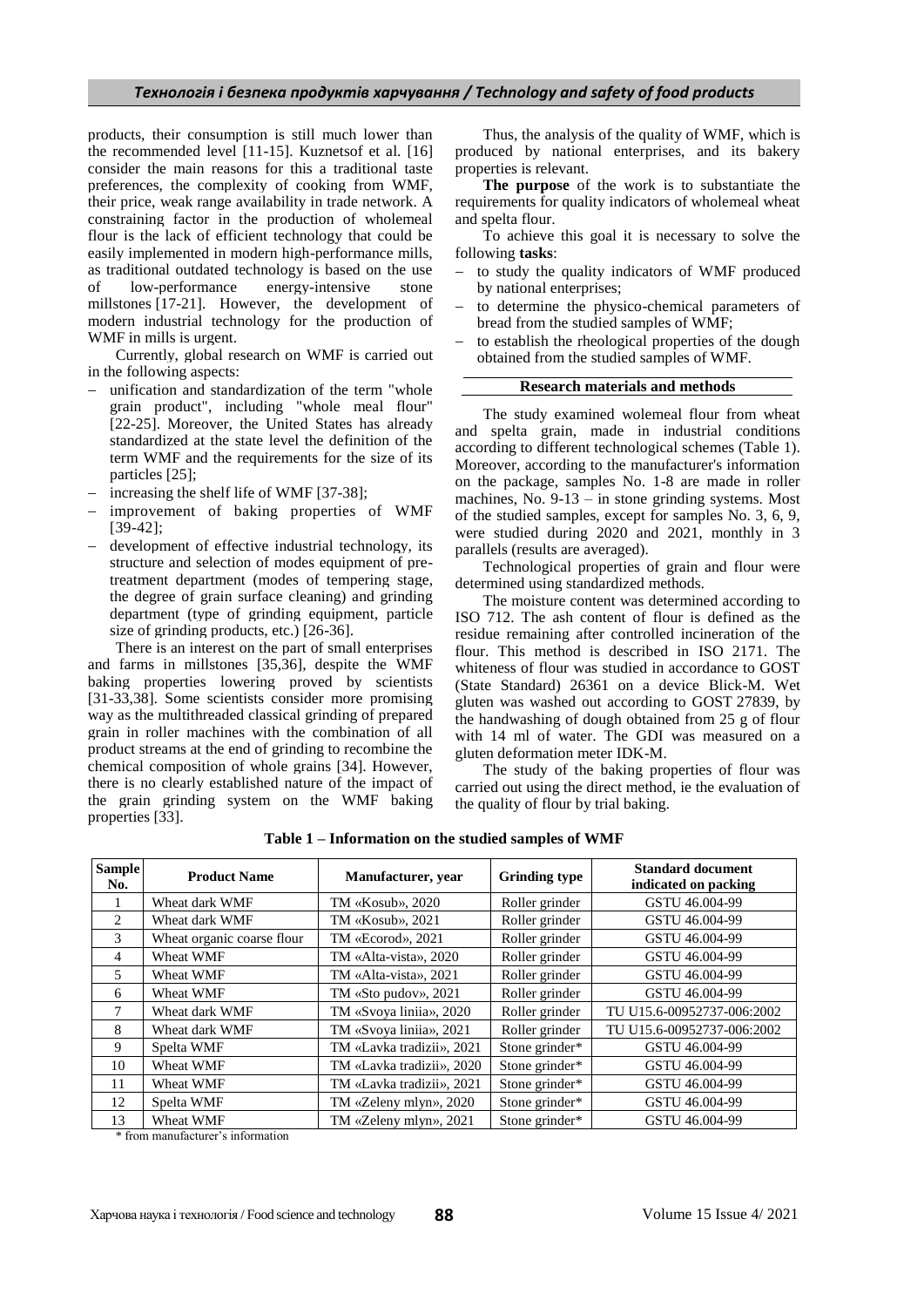A baking test of the laboratory bread was carried out to evaluate comprehensively the baking properties of flour according to GOST 27669 (in terms of 100 g of flour). The amount of water needed for dough formation was determined based on the moisture content of the flour. Yeast (3 g), sugar  $(4 \text{ g})$ , and salt  $(1.3 \text{ g})$  were added according to the formulation. The dough was fermented in a thermostat at  $31\pm1$  °C for 180 minutes. Bread was baked in a laboratory oven at 220–230°C, with humidification of the baking chamber for 20–25 minutes. Bread quality estimation was made by physical parameters according to GOST 27669.

Mixolab meter was used to determine the rheological properties of the dough (at a constant temperature following the steps of heating, holding at a high temperature, and subsequent cooling) and its water absorption capacity (WAC). Mixolab allows simultaneous evaluation of protein-proteinase and carbohydrate-amylase complexes within 45 minutes in accordance with the international standard ICC 173/1.

# **Results of the research and their discussion**

Analysis of packaging and labeling of test samples (according to the manufacturer) showed that the flour samples No. 1-6, 9-13 are produced in accordance with GSTU 46.004-99 «Wheat flour. Technical conditions», the quality of flour samples No. 7.8 is controlled by own technical conditions of the manufacturer. It should be noted that Ukraine's standards for wholemeal wheat and spelta flour are currently lacking. GSTU 46.004-99 «Wheat flour. Technical conditions» apply only to wheat graded and dark flour.

It was found that the moisture content of the tested samples of WMF did not exceed 15.0%, which meets the requirements for baking wheat flour. The lowest moisture content was observed in samples No. 12 and 13 (Table 2), which is explained by the lack of preliminary tempering of grain before grinding and higher temperatures experienced by the grain when

grinding between grindstone, which is consistent with [34]. Higher values of moisture content of other samples of stone grinding flour (samples No. 9-11) indicate the presence of the stage of tempering treatment before grinding, because they are made by one manufacturer. In any case, almost all investigated samples of stone grinding flour, except for sample No. 9, have lower values of moisture than samples of flour obtained after grinding in roller machines. In addition, it can be noted that all samples of the studied flour produced in 2020 have a slightly lower moisture content than the samples of 2021 production.

The ash content of the studied samples of WMF of national production from wheat and spelta grain was in the range of 0.80–1.46%. The maximum ash content is almost at the level of whole wheat or spelta grain in sample No. 4, which is explained by the recombination step correctly performed by the manufacturer, which was neglected by other manufacturers of WMF grinded on rollers, especially for samples No. 3 and 8 ash content is almost twice less than the ash content of whole grain. The same applies to stonegrinded samples No. 9 and 11 (from the same manufacturer). That is, to name these samples of WMF is an error, according to the values of quality indicators, they are really close to the 2nd clear flour. There are unreasonal minimum values of ash content in the stonegrinded samples No. 9 and 11, according to the traditional technology of such milling, which occurs in one stream and in one pass without loss of mass and separation into intermediate products of grinding. Probably there is either information falsification by this manufacturer and flour obtained not with the help of stone grinders, or this type of equipment is used, but only partially: the main technology is performed by classic dark milling using roller machines, but without recombination stage. To confirm one of the assumptions, the particle size of the WMF samples should be determined.

|  |  | Table 2 – Quality indicators of the studied samples of flour obtained in production conditions ( $n=3$ , $p\geq 0.95$ ) |  |
|--|--|-------------------------------------------------------------------------------------------------------------------------|--|
|--|--|-------------------------------------------------------------------------------------------------------------------------|--|

|                                                                          |                               |                  | Particle size, %           |                           |  |
|--------------------------------------------------------------------------|-------------------------------|------------------|----------------------------|---------------------------|--|
| Sample No.                                                               | <b>Moisture</b><br>content, % | Ash content, %   | residue on sieve<br>No.067 | passage of sieve<br>No.38 |  |
|                                                                          | 12.6                          | 1.39             | 0.5                        | 21                        |  |
| $\overline{2}$                                                           | 13.1                          | 1.00             | 0.6                        | 13                        |  |
| 3                                                                        | 11.5                          | 0.95             |                            | 34                        |  |
| 4                                                                        | 12.2                          | 1.46             | 1.5                        | 29                        |  |
| 5                                                                        | 13.2                          | 1.10             | 0.4                        | 12                        |  |
| 6                                                                        | 11.7                          | 1.23             | 0.1                        | 24                        |  |
| $\tau$                                                                   | 12.5                          | 1.22             | 0.5                        | 22                        |  |
| 8                                                                        | 13.5                          | 0.90             |                            | 24                        |  |
| 9                                                                        | 13.2                          | 0.80             | 0.1                        | 17                        |  |
| 10                                                                       | 11.5                          | 1.08             | 0.3                        | 18                        |  |
| 11                                                                       | 11.8                          | 0.90             | 1.7                        | 13                        |  |
| 12                                                                       | 10.8                          | 1.01             | 0.5                        | 12                        |  |
| 13                                                                       | 11.5                          | 1.24             | 0.2                        | 18                        |  |
| GSTU 46.004-99 requirements to<br>quality indicators of wheat dark flour | No more than<br>15.0          | No more than 2.0 | No more than<br>2.0        | Not less than 35.0        |  |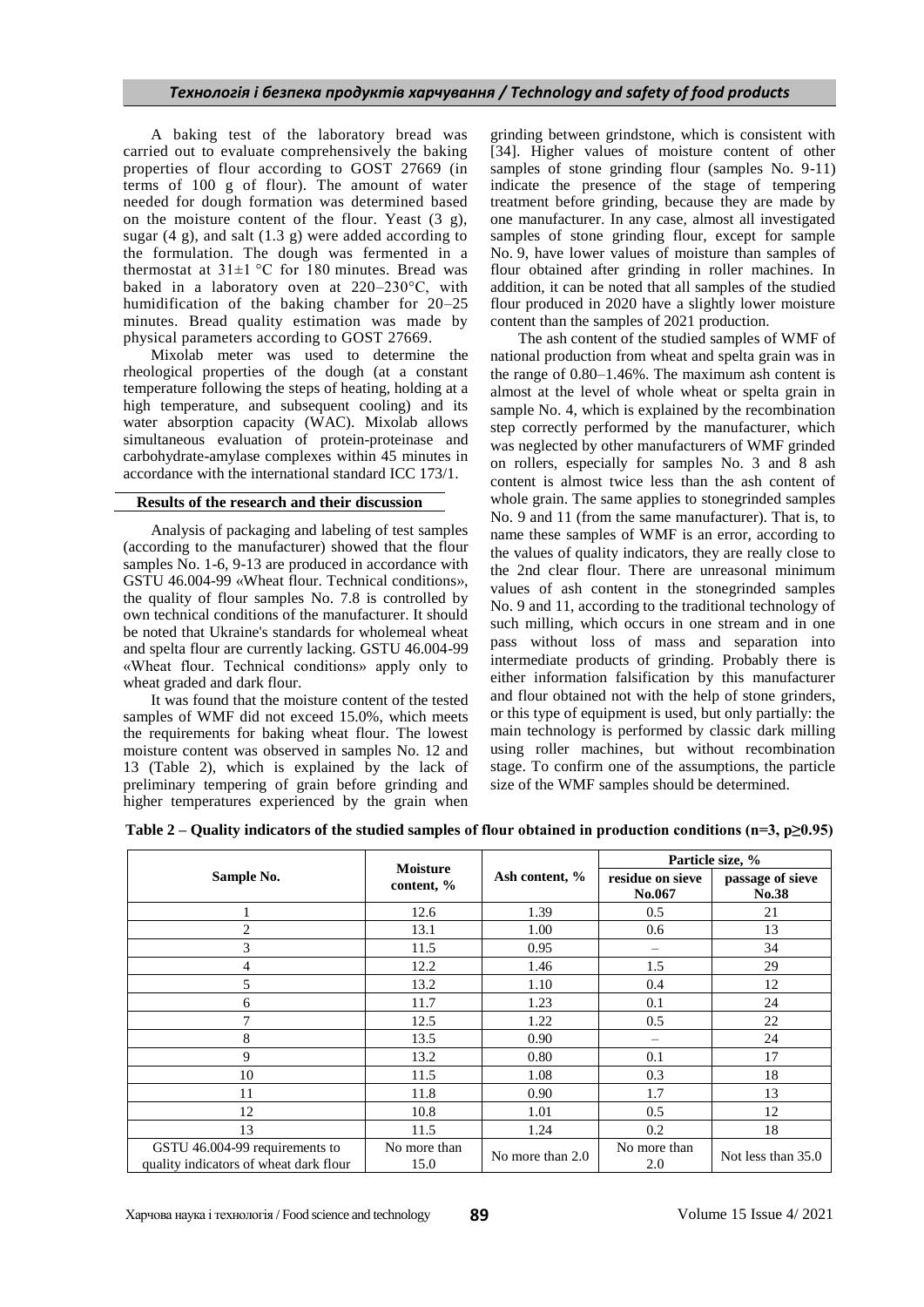The particle size of coarse flour (dark wheat flour) according to Ukrainian standards is controlled by two sieves: the residue on the sieve No. 067, and the passage of the sieve No. 38, while in the US use the following requirements for particle size: not less than 90 percent passes through a 2.36 mm (No. 8) sieve and not less than 50 percent passes through a 850 μm (No. 20) sieve [26]. The size of the studied samples of WMF differed sharply even for the same manufacturer, so for samples No. 4, 5 the residue on the sieve No. 067 was in the range of 0.4–1.5%, in samples No. 3, 8 – was absent, and in other samples it ranged from 0.1 to 1.0%. The highest content of fine fraction of flour (sieve passage No.38) within 29–34% was observed in samples No. 3, 4. In samples No. 1, 7 and 8 the content of the corresponding fraction of flour ranged from 20 to 25%, which is less than recommended by GSTU 46.004-99. The lowest content of fine fraction (up to 15%) was observed in samples No. 2, 5, 6, 11, 12.

One of the main guality indicators characterizing the baking properties of wheat flour is the quantity and quality of crude gluten (Table 3). The amount of gluten, as well as its quality depends on the varietal characteristics of the grain, the conditions of its growth, and the particle size of the flour. As for the quality of grain, the approach to the choice of raw materials from different producers is heterogeneous. Some producers get wholemeal flour from high-quality wheat, which leads to higher baking properties and high cost of such flour, others follow the approach of using cheaper weaker wheat. In addition to common bakery wheat, some producers use expensive spelta wheat grain, which increases the nutritional value of bread and also affects the baking properties of flour.

The content and quality of gluten in flour are crucial in determining the structural and mechanical properties of the dough and the baking properties of flour. According to the requirements of GSTU 46.004- 99, the gluten content of the dark flour is limited to at least 18 %.

The highest content of gluten was observed in samples No. 5, 6 and  $13 - 30\%$ , in samples No. 3, 8-12 the content of gluten is 27–29 %, in samples No. 1, 2, 4 and 7 the content of gluten ranges from 24 to 26 %.

The largest volume of bread was observed in the samples of wheat wholemeal flour No. 3, 6 and 8 (more than  $400 \text{ cm}^3$ ). This is primarily due to the content and quality of gluten and the particle size of the flour of these samples (residue on the sieve No. 067 is absent or is 0.1 %). The porosity of bread is at the level of 60–68 %.

Good volume of bread  $(360-380 \text{ cm}^3)$  was observed in samples No. 1, 12 and 13. For most of the studied samples of flour (No. 2, 4, 7, 9, 10, 11) the volume of bread amounted to  $350 \text{ cm}^3$ . The flour sample No. 5 had the smallest volume of bread among the studied samples, because it had the largest particle size (sieve passage No. 38 was 12%).

According to the requirements of GSTU 46.004- 99 "Wheat flour. Specifications "for wheat dark flour gluten content should be at least  $18\%$ , gluten quality – not less than group II (satisfactory strong, good and rather weak group), so the GDI should be from 35 to 100 units. The quantity and quality of crude gluten in whole wheat flour on its baking properties showed that the best indicators (bread volume, porosity and specific volume of bread) were characterized by samples baked from flour with a gluten content at least of 24–26% and quality (GDI) 60–80 units. The studied samples of bread baked from flour with a specified content of gluten, but with a quality (GDI) of 80–100 units, had a lower volume of 1.2–1.3 and lower in 1.1–1.2 times the porosity. Excessive elasticity of gluten led to the fall of the dough in the oven. The use of flour with a crude gluten content of 24–26% and quality (GDI) of 40–60 units led to the production of bread with low specific volume and low porosity, worse structural and mechanical characteristics due to the increased strength of the gluten complex and reduce its elasticity.

**Table 3 – Baking properties of the studied samples of WMF (n=3, p≥0.95)**

|                      | <b>Gluten</b> |                         |                                |             |                                                         |  |
|----------------------|---------------|-------------------------|--------------------------------|-------------|---------------------------------------------------------|--|
| <b>Sample</b><br>No. | content, %    | quality (GDI),<br>units | Bread volume,<br>$\text{cm}^3$ | Porosity, % | <b>Specific bread</b><br>volume, $\text{cm}^3/\text{g}$ |  |
|                      | 25            | 89                      | 380                            | 64          | 1.8                                                     |  |
| 2                    | 24            | 42                      | 350                            | 67          | 1.6                                                     |  |
| 3                    | 27            | 95                      | 400                            | 67          | 2.0                                                     |  |
| 4                    | 24            | 35                      | 350                            | 60          | 1.6                                                     |  |
| 5                    | 30            | 87                      | 320                            | 67          | 1.5                                                     |  |
| 6                    | 30            | 67                      | 400                            | 67          | 1.9                                                     |  |
| 7                    | 26            | 88                      | 350                            | 57          | 1.6                                                     |  |
| 8                    | 27            | 42                      | 460                            | 68          | 2.1                                                     |  |
| 9                    | 28            | 79                      | 350                            | 68          | 1.6                                                     |  |
| 10                   | 29            | 45                      | 350                            | 60          | 1.6                                                     |  |
| 11                   | 29            | 82                      | 350                            | 69          | 1.7                                                     |  |
| 12                   | 29            | 60                      | 380                            | 58          | 1.8                                                     |  |
| 13                   | 30            | 66                      | 360                            | 57          | 1.7                                                     |  |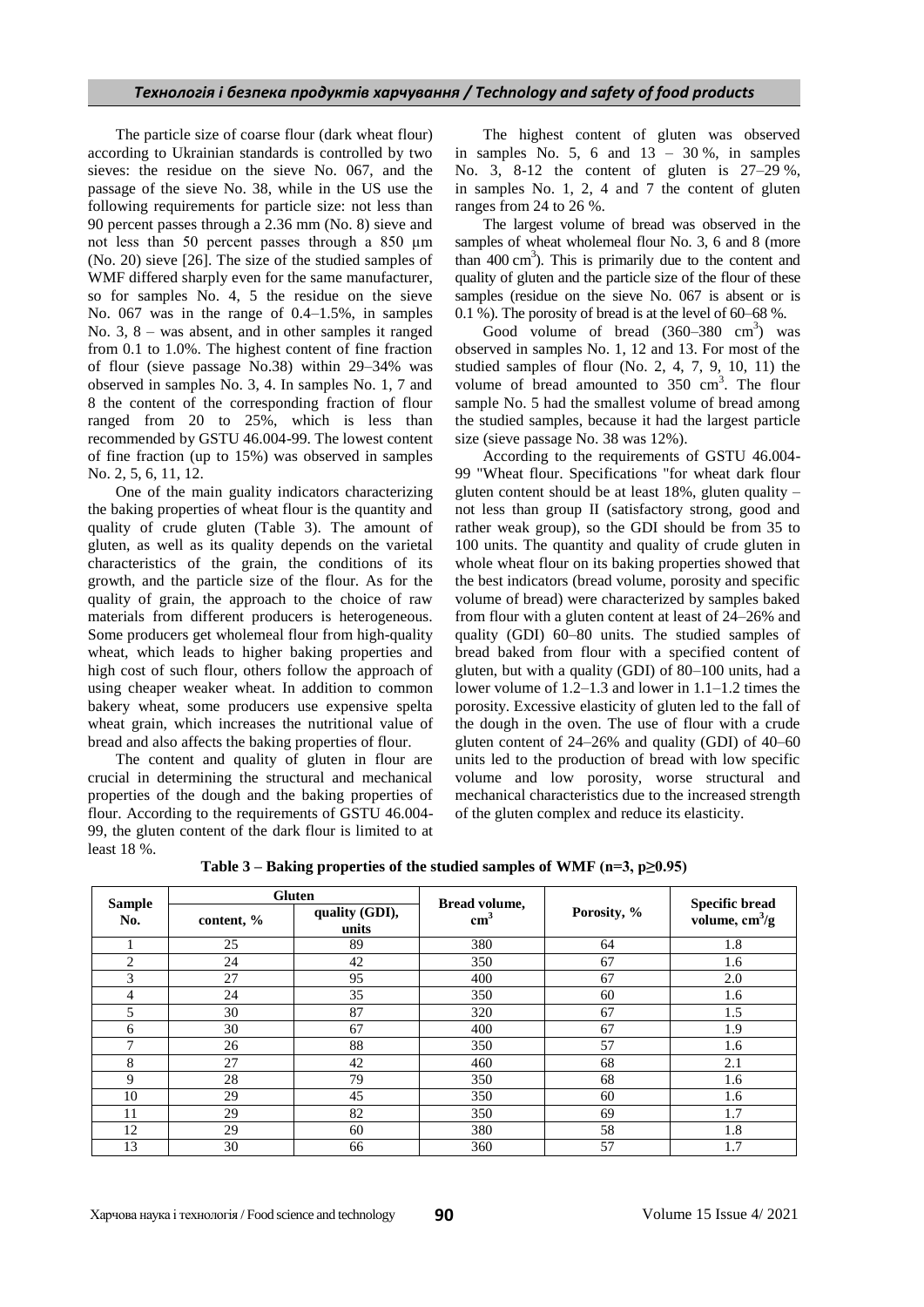## *Технологія і безпека продуктів харчування / Technology and safety of food products*

Further increase in the content of crude gluten in wheat wholemeal flour in the range of 27–30% did not significantly change the baking properties of the studied samples. For a group of samples with gluten quality (GDI) 40–60 units the volume of bread was from 350–460  $\text{cm}^3$ . For samples of flour with gluten quality (GDI) 60-80 units the volume of bread was in the range of  $350-360$  cm<sup>3</sup>, which is  $1.2-1.3$  times less than samples with similar quality of gluten, but its content in the range of 24–26%.

Studies have shown that a rather high quality of wholemeal bread made from whole wheat flour can be obtained with a crude gluten content in flour of at least 24–26% with a gluten quality (GDI) of 60–80 units.

Similar studies have been conducted for wholemeal spelta flour. Based on these studies, for the production of wholemeal bread from spelta grain, we can recommend flour with a crude gluten content of at least 30% with a gluten quality (GDI) of 60–100 units.

During the grinding of wheat grain, its anatomical parts are destroyed and different fractional sizes are formed: small particles, which consist of small and damaged starch grains, intermediate protein; larger ones are larger starch grains, individual fragments of endosperm cells, and even larger particles (cell complexes), parts of membranes. During the processing of grain into wholemeal flour it is necessary to achieve uniformity of grinding, ie to ensure the same degree of grinding of both central and peripheral particles of the grain. There is a close relationship between the particle size of the flour and the chemical composition of the flour, so the particle size of the flour directly affects its baking properties. According to the requirements of GSTU 46.004-99 "Wheat flour. Technical conditions" the particle size of wheat dark flour is controlled by the residue on the sieve No.067 (not more than 2%) and the passage of the sieve No.38 (not less than 35%).

Analysis of the effect of the particle size of wholemeal wheat and spelta flour on its baking properties showed that flour samples that had a high content of coarse fraction, although the content of fine fraction was sufficient, did not provide a high volume of bread and good porosity. The best baking properties were observed in flour with a lower content of coarse fraction (sieve residue No. 067 not more than 1%).

Determining the rheological properties of the dough allows you to reliably assess the quality of flour, because the properties of the dough are the result of the influence and interaction of all its substances. Thus, water absorption, dough formation time and stability of dough properties during its kneading are related to the content and quality of protein substances, and gelatinization and retrogradation of starch are determined by its content and condition.

The evaluation of the studied flour samples was performed on the basis of the standard protocol "Chopin +" of the Mixolab device. Based on the analysis of the indices of Mixolab profilers, it was

found (Table 4) that the index of Water absorption capacity (WAC) of wholemeal flour from different manufacturers varies in a wide range from 1 to 8. This is due to the different particle size of the studied flour samples, different content of peripheral particles in flour, a feature of the milling diagram, ie the number of damaged starch grains. Samples with a higher water absorption index contain have more dietary fiber.

Interpreting the results of the analysis of flour samples on the device Miksolab, we can assume that the higher the water absorption index, the better the technological value of the sample. In general, more water absorption of flour leads to an increase in the specific volume and softness of the crumb, as well as less thickening of starch.

The kneading index depends on the behavior of the dough during kneading, especially on stability. The higher the index, the more stable the dough will be during kneading. For the production of bread in forms it is recommended to use flour with a kneading index value of 4-6. A high value of this parameter means better stability of the protein structure. This dough is characterized by high elasticity. This index directly depends on the protein content of the flour and can predict the volume of bread.

## **Table 4 – Indices of Mixolab profilers for test samples of wholemeal flour**

|                          | <b>Indexes</b> |                          |                |           |                |                          |
|--------------------------|----------------|--------------------------|----------------|-----------|----------------|--------------------------|
| Sample No.               | WAC            | Kneading                 | Gluten+        | Viscosity | Amylase        | Retrogra-<br>dation      |
| $\mathbf{1}$             | 4              | $\overline{\mathcal{L}}$ | 4              | 4         | 8              | 8                        |
| $\overline{\mathbf{c}}$  | $\mathbf{1}$   | 5                        | 8              | 8         | 9              | 8                        |
| $\overline{3}$           | $\mathbf{1}$   | 3                        | $\overline{c}$ | 7         | 8              | 8                        |
| $\overline{\mathcal{L}}$ | $\,1$          | 6                        | 8              | 7         | 9              | 8                        |
| 5                        | 7              | $\overline{c}$           | 8              | 8         | 6              | 6                        |
| 6                        | 8              | 6                        | 7              | 8         | 8              | 8                        |
| $\overline{7}$           | 7              | 5                        | 6              | 7         | 5              | $\overline{\mathcal{L}}$ |
| 8                        | 8              | 4                        | 8              | 7         | 3              | 8                        |
| 9                        | 3              | 2                        | 8              | 8         | 6              | 8                        |
| 10                       | 4              | 3                        | 8              | 8         | 7              | 6                        |
| 11                       | 3              | $\overline{\mathbf{3}}$  | 6              | 8         | 7              | 6                        |
| 12                       | 6              | 5                        | 6              | 6         | 7              | 7                        |
| 13                       | 7              | $\overline{\mathcal{L}}$ | 3              | 7         | $\overline{c}$ | 7                        |

The lowest kneading index (2) have samples No. 5 and 9. In samples No. 3, 8, 10, 11 and 13 the value of the kneading index was was a little higher  $-3-4$ . The highest value of the kneading index (6) was observed in samples No. 2, 4, 6, 7 and  $12 - 5 - 6$ .

The Gluten+ index depends on the relationships between gluten molecules and has a significant effect on the volume of the final product. High values of the Gluten+ index (8-9) indicate excessive strength or low ability of the protein complex to resist mechanical action (samples No. 2, 4, 5, 8, 9, 10). The values of the Gluten+ index (5**-**7) are optimal for flour with high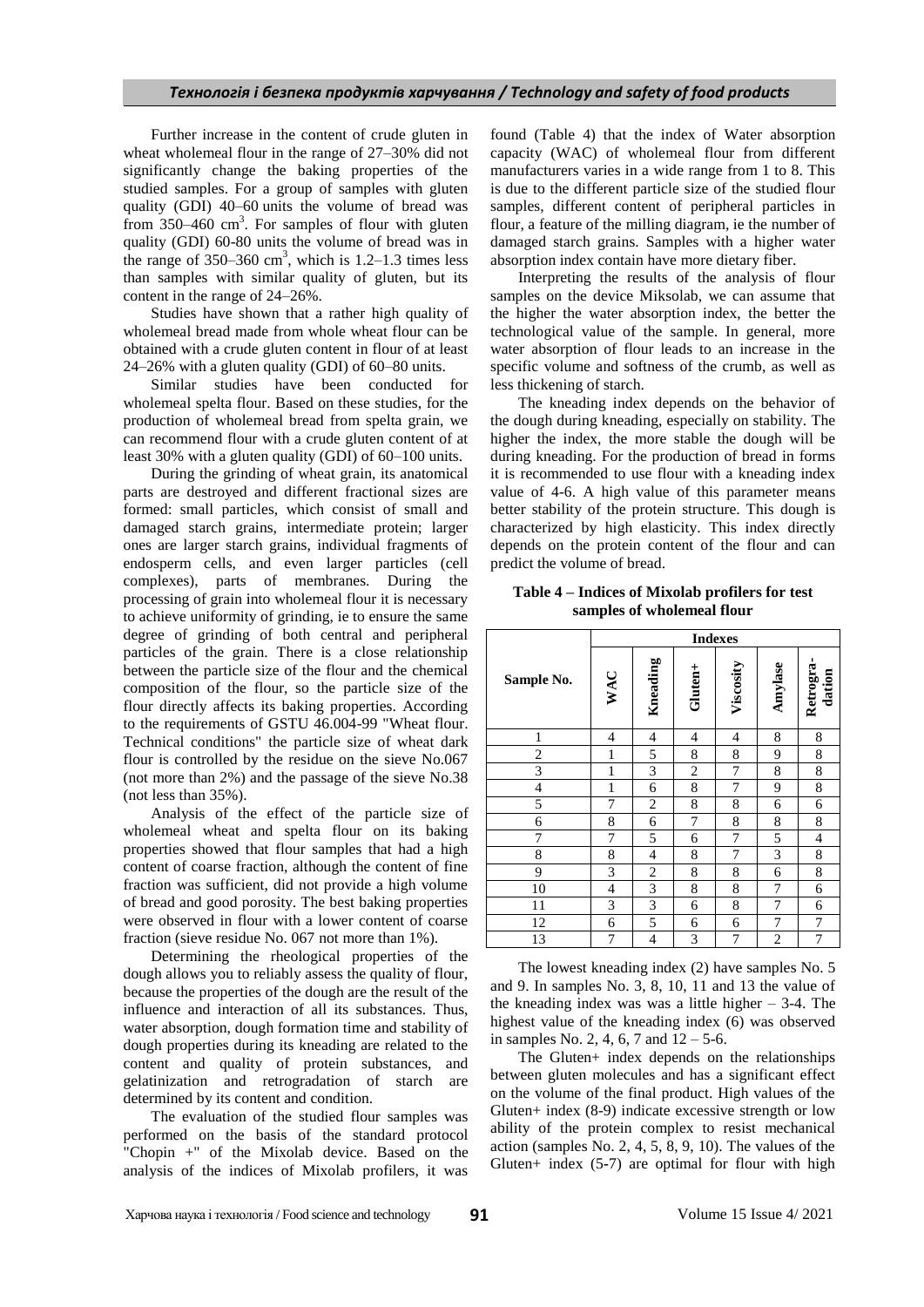baking properties (samples No. 6, 11). Excessive elasticity of gluten, which can lead to the fall of dough pieces in the oven, and the Gluten+ index with a value below 5 are characterized by samples No. 1 and 3, the quality of crude gluten (GDI) in these samples is 89–95 units. At the same time, obviously, this index is associated with the amino acid composition of the protein, as well as with the modes of grinding systems and the milling diagram.

The Viscosity Index describes the phase where all physicochemical and biochemical processes are most active. At this stage, the main role is played by the structure of starch. The greatest impact is played by the degree of starch damage. While the lower the Viscosity Index, so the higher is the stability of the amylase enzyme test. The low value of the Viscosity Index is characteristic of flour with high amylase activity. In the studied samples the Viscosity index ranged from 4 to 8. The lowest value of the Viscosity Index (4) was observed in the flour sample No. 1, the viscosity index 6 was characterized by the sample No. 11. In other samples of WMF the viscosity index was 7-8.

The Amylase Index characterizes the amylolytic activity of α-amylase and is related to the Falling Number (FN). The high index of amylolytic activity of the device Mixolab corresponds to a high value of the FN. Samples No. 8 and 13 had the smallest value of the Amylase index (2-3), samples of No. 5, 8-12 were characterized by the value of the index 6-7. For other samples of WMF the Amylase index was 8-9.

The Retrogradation Index is directly related to the ability of the final product to resist hardening and retain its marketable appearance. The hardening of bread is directly related to the process of crystallization of starch (mainly the retrogradation of amylopectin), which after baking tends to return to the original form in which it was before baking. As a result, the crumb of products becomes hard and brittle, the crust loses its

luster, the organoleptic properties of the product deteriorate. While the higher the value of this index, so the stronger the crystallization of starch. The lowest value of the Retrogradation Index (4) is given in the sample No. 7. For samples No. 5, 10 and 11 the Retrogradation Index had a value of 6, ie bread baked from such flour will retain freshness longer. All other samples of WMF have higher values – 7-8, which indicates a rapid process of hardening of bread.

### **Conclusion**

Wheat and spelta WMF allows to expand the range and increase the nutritional value of end bakery products. There are no standards for wheat and spelta WMF today, so its quality on the national market varies widely. The ash content of the investigated WMF samples from wheat and spelta grain is in the range of 0.80–1.46%; particle size: the residue on the sieve No. 067 is in the range of  $0.1-1.7\%$ , the passage of the sieve No. 38 is in the range of 12–34%.

It is proved that a rather high quality of bread from wheat WMF can be obtained with a crude gluten content of at least 24–26% with a gluten quality (GDI) of 60–80 units. For the production of bread from spelta WMF it is possible to recommend flour with the content of crude gluten not less than 30% with quality of gluten (IDK) of 60–100 units.

It has been found that as the particle size of flour decreases, the volume and porosity of the bread increases. The largest volume  $(400-460 \text{ cm}^3)$  and porosity (67–68%) had samples of flour with the smallest particle size (sieve residue No. 067 – not more than 1%, sieve passage No. 38 – more than 15–20%). For samples with a larger particle size (sieve passage No. 38 – not more than 15–20%), the volume of bread and its porosity decreased by 1.2–1.3 and 1.1–1.2 times, respectively.

#### **References**

- 1. Yaremenko O, Balakirieva O, Vakulenko O. ta in. Formuvannia zdorovoho sposobu zhyttia molodi: problemy i perspektyvy. K.:
- Ukrainskyi in-t sotsialnykh doslidzhen, 2000. 2. Reproduktyvne zdorovia natsii: Postanova KMU «Pro zatverdzhennia Derzhavnoi prohramy» vid 27.12.2006 No. 1849. Ofitsiinyi visnyk Ukrainy. 2007;1:129-156.
- 3. Stratehiia rozvytku Odeskoi oblasti na period 2021-2027 roky. Dodatok do rishennia oblasnoi rady vid 03 bereznia 2020 roku No.1228- VII.
- 4. Pro skhvalennia proektu Kontseptsii Derzhavnoi naukovo-tekhnichnoi prohramy «Biofortyfikatsiia ta funktsionalni produkty na osnovi roslynnoi syrovyny na 2012 - 2016 roky»: Postanova NAN Ukrainy vid 08.06.2011 No. 189. Veb-sait. URL:http://search.ligazakon.ua/l\_doc2.nsf/link1/MUS17448.html. (data zvernennia 20.10.2018).
- 5. Aune D, Keum N, Giovannucci E, Fadnes LT, Boffetta P, Greenwood DC, Norat T. Whole grain consumption and risk of cardiovascular disease, cancer, and all cause and cause specific mortality: systematic review and dose-response meta-analysis of prospective studies. 2016. BMJ; 353. https://doi.org/10.1136/bmj.i2716
- 6. Lillioja S, Neal AL, Tapsell L, Jacobs Jr DR. Whole grains, type 2 diabetes, coronary heart disease, and hypertension: links to the aleurone preferred over indigestible fiber. Biofactors. 2013;39(3): 242-258. https://doi.org/10.1002/biof.1077
- 7. Rikard Landberg, Nathalie Scheers. Whole Grains and Health, Second Edition John Wiley & Sons Ltd. 7 May 2021 https://doi.org/10.1002/9781118939420.
- 8. Zhu Y, Sang S. Phytochemicals in whole grain wheat and their health-promoting effects. Molecular nutrition & food research. 2017; 61(7): 1600852. https://doi.org/10.1002/mnfr.201600852
- 9. Mellen PB, Walsh TF, Herrington DM. Whole grain intake and cardiovascular disease: a meta-analysis. Nutr Metab Cardiovasc Dis. 2008; 18:283-90. https://doi.org/10.1016/j.numecd.2006.12.008
- 10. Allai FM, Azad ZRAA, Gul K, Dar BN. Wholegrains: A review on the amino acid profile, mineral content, physicochemical, bioactive composition and health benefits. International Journal of Food Science & Technology. 2021. https://doi.org/10.1111/ijfs.15071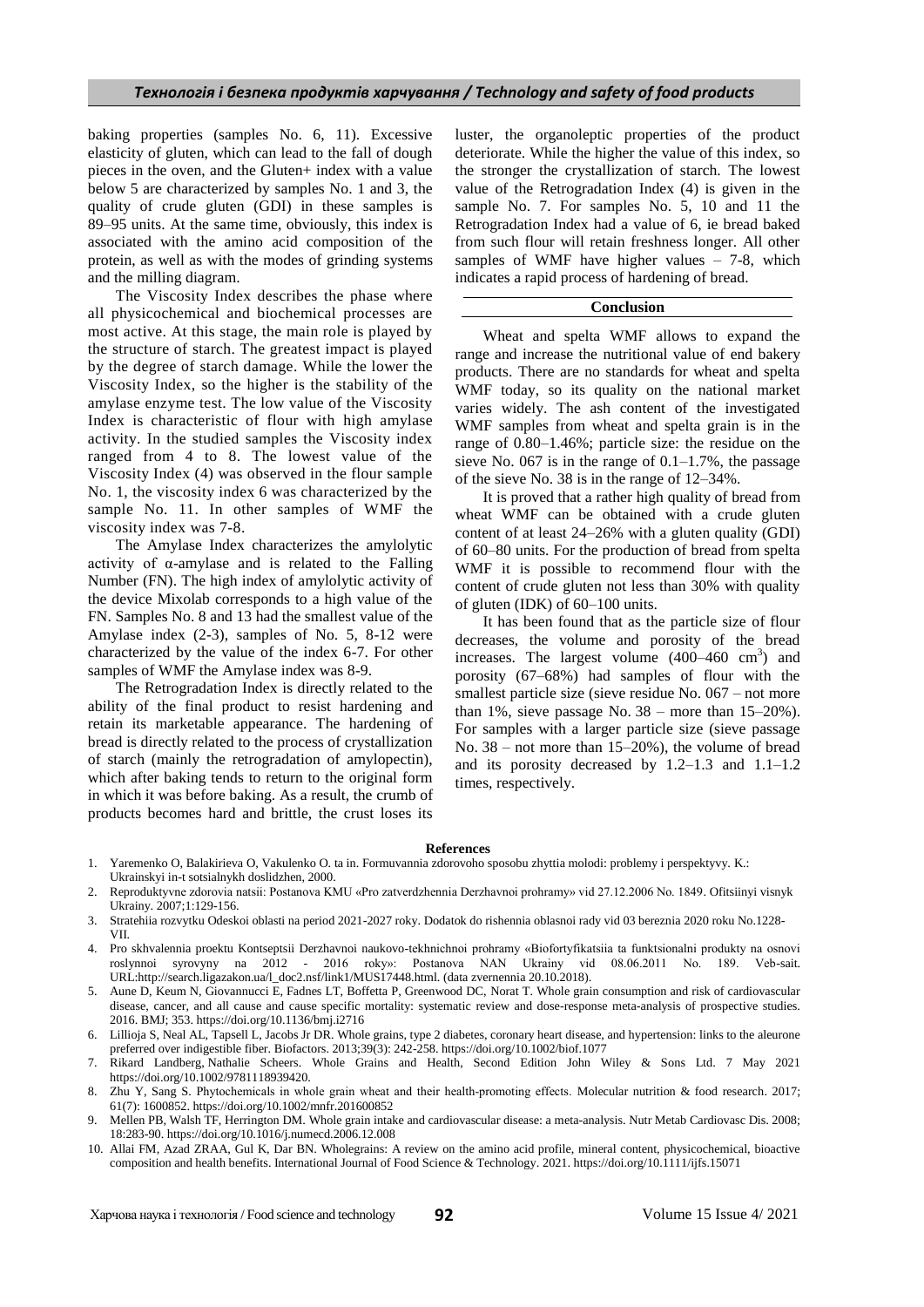## *Технологія і безпека продуктів харчування / Technology and safety of food products*

- 11. Li M, Ho KK, Hayes M, Ferruzzi MG. The roles of food processing in translation of dietary guidance for whole grains, fruits, and vegetables. Annual review of food science and technology. 2019;10:569-596. https://doi.org/10.1146/annurev-food-032818-121330
- 12. Sette S, D'Addezio L, Piccinelli R, Hopkins S, Le Donne C, Ferrari M, Turrini A. Intakes of whole grain in an Italian sample of children, adolescents and adults. European journal of nutrition. 2017;56(2): 521-533. https://doi.org/10.1007/s00394-015-1097-5
- 13. O'Donovan CB, Devlin NF, Buffini M, Walton J, Flynn A, Gibney MJ, McNulty BA. Whole grain intakes in Irish adults: findings from the National Adults Nutrition Survey (NANS). European journal of nutrition. 2019; 58(2): 541-550. https://doi.org/10.1007/s00394-018- 1615-3
- 14. Ertl K, Goessler W. Grains, whole flour, white flour, and some final goods: an elemental comparison. European Food Research and Technology. 2018;244(11): 2065-2075. https://doi.org/10.1007/s00217-018-3117-1
- 15. Mann KD, Pearce MS, Seal CJ. Providing evidence to support the development of whole grain dietary recommendations in the United Kingdom. Proceedings of the Nutrition Society. 2017;76(3):369-377. https://doi.org/10.1093/advances/nmz114.
- 16. Frølich W, Åman P, Tetens I Whole-grain foods and health a Scandinavian perspective. Food Nutr Res. 2013;57:18503. https://doi.org/10.3402/fnr.v57i0.18503
- 17. Kuznesof S, Brownlee IA, Moore C, Richardson DP, Jebb SA, Seal CJ. WHOLEheart study participant acceptance of wholegrain foods. Appetite. 2012;59(1): 187-193. https://doi.org/10.1016/j.appet.2012.04.014
- 18. Jones JM, Adams J, Harriman C, Miller C, Van der Kamp J. W. Nutritional impacts of different whole grain milling techniques: A review of milling practices and existing data. Cereal Foods World. 2015; 60(3): 130-139. https://doi.org/10.1094/CFW-60-3-0130
- 19. Deng L, Manthey FA. Laboratory‐scale milling of whole‐durum flour quality: Effect of mill configuration and seed conditioning. Journal of the Science of Food and Agriculture. 2017;97(10): 3141-3150. https://doi.org/10.1002/jsfa.8156
- 20. Madureri, E. Storia Della Macinazione dei Cereali; Chiriotti Editori: Pinerolo (TO), Italy, 1995; ISBN 8885022545.
- 21. Pagani MA, Marti A, Bottega G. Wheat Milling and Flour Quality Evaluation. In Bakery Products Science and Technology; Zhou, W., Hui, Y.H., De Leyn, I., Pagani, M.A., Rosell, C.M., Selman, J.D., Therdthai, N., Eds.; John Wiley & Sons, Ltd.: Chichester, UK, 2014; pp. 17–53. https://doi.org/10.1002/9781118792001.ch2
- 22. Jan Willem van der Kamp, Kaisa Poutanen, Chris J. Seal & David P. Richardson. The HEALTHGRAIN definition of 'whole grain', Food & Nutrition Research. 2014;58(1):22100. https://doi.org/10.3402/fnr.v58.22100,
- 23. Ferruzzi MG, Jonnalagadda SS, Liu S, Marquart L, McKeown N, Reicks M, Webb D. Developing a standard definition of whole-grain foods for dietary recommendations: summary report of a multidisciplinary expert roundtable discussion. Advances in nutrition. 2014;5(2):164-176. https://doi.org/10.3945/an.113.005223
- 24. Van Der Kamp JW, Poutanen K, Seal CJ, Richardson DP. The healthgrain definition of "whole grain". Food Nutr. Res. 2014;58:1-8. https://doi.org/10.3402/fnr.v58.22100
- 25. Ross AB, van der Kamp JW, King R, Le KA, Mejborn H, Seal CJ, Thielecke F, Healthgrain F. Perspective: A definition for whole-grain food products-recommendations from the healthgrain forum. Adv. Nutr. 2017;8:525–531.
- 26. Us code of federal regulations title 21 part 137.200 https://www.govinfo.gov/content/pkg/CFR-2021-title21-vol2/pdf/CFR-2021-title21 vol2-sec137-200.pdf
- 27. Hwabin Jung, Youn Lee, Won Yoon. Effect of Moisture Content on the Grinding Process and Powder Properties in Food: A Review. Processes. 2018; **6**(6):69. https://doi.org/10.3390/pr6060069
- 28. Deng L, Manthey FA. Laboratory‐scale milling of whole‐durum flour quality: Effect of mill configuration and seed conditioning. Journal of the Science of Food and Agriculture.2017;97(10):3141-3150. https://doi.org/10.1002/jsfa.8156
- 29. Deng L, Manthey FA. Effect of single‐pass and multipass milling systems on whole wheat durum flour and whole wheat pasta quality. Cereal Chemistry.2017;94(6):963-969. https://doi.org/10.1094/CCHEM-05-17-0087-R
- 30. Khairunizah Hazila Khalid, Frank Manthey, Senay Simsek, Whole Grain Wheat Flour Production Using an Ultracentrifugal Mill, Cereal Chemistry. 2017;94(6):1001-1007.
- 31. Carcea M, Turfani V, Narducci V, Melloni S, Galli V, Tullio V. Stone milling versus roller milling in soft wheat: Influence on products composition. Foods. 2020;9(1):3. https://doi.org/10.3390/foods9010003.
- 32. Carcea M, Narducci V, Turfani V, Finotti E. Stone Milling versus Roller Milling in Soft Wheat (Part 2): Influence on Nutritional and Technological Quality of Products. Foods. 2022; 11(3):339. https://doi.org/10.3390/foods11030339.
- 33. Liu C, Liu L, Li L, Hao C, Zheng X, Bian K, Zhang J, Wang X. Effects of different milling processes on whole wheat flour quality and performance in steamed bread making. LWT Food Sci. Technol. 2015;62: 310-318. https://doi.org/10.1016/j.lwt.2014.08.030
- 34. Pagani Maria A, Giordano D, Cardone G, Pasqualone A, Casiraghi Maria C, Erba D, Marti A. Nutritional features and bread-making performance of wholewheat: Does the milling system matter? Foods. 2020. Aug 1;9(8):1035. https://doi.org/10.3390/foods9081035
- 35. Ross AS, Kongraksawech T. Characterizing whole-wheat flours produced using a commercial stone mill, laboratory mills, and household single-stream flour mills. Cereal Chem. 2018;95: 239-252. https://doi.org/10.1002/cche.10029
- 36. Gélinas P, Dessureault K, Beauchemin R. Stones adjustment and the quality of stone-ground wheat flour. Int. J. Food Sci. Technol. 2004;39:459-463.
- 37. Doblado-Maldonado AF, Pike OA, Sweley JC, Rose DJ. Key issues and challenges in whole-wheat flour milling and storage. J Cereal Sci. 2012;56:119-126. https://doi.org/10.1016/j.jcs.2012.02.015.
- 38. Jones JM, Adams J, Harriman C, Miller C, Kamp JWVD. Nutritional impacts of different whole-grain milling techniques: a review of milling practices and existing data. Cereal Foods World. 2015;60:130-139. https://doi.org/10.1094/CFW-60-3-0130.
- 39. Prabhasankar P, Rao PH. Effect of different milling methods on chemical composition of whole-wheat flour. Eur Food Res Technol. 2001;213:465-469. https://doi.org/10.1007/s002170100407
- 40. Cappelli A, Cini E. Challenges and Opportunities in Wheat Flour, Pasta, Bread, and Bakery Product Production Chains: A Systematic Review of Innovations and Improvement Strategies to Increase Sustainability, Productivity, and Product Quality. Sustainability. 2021; 13(5):2608. https://doi.org/10.3390/su13052608 https://doi.org/10.3390/su13052608
- 41. Yu L, Nanguet AL, Beta T (2013) Comparison of antioxidant properties of refined and whole-wheat flour and bread. Antioxidants 2:370–383. https://doi.org/10.3390/antiox2040370
- 42. Pagani MA, Giordano D, Cardone G, Pasqualone A, Casiraghi MC, Erba D et al. Nutritional Features and Bread-Making Performance of Wholewheat: Does the Milling System Matter? Foods. 2020;9(8):1035. https://doi.org/10.3390/foods9081035
- 43. Vargas MCA. Stone Milling of Hard Red Spring Wheat: Effect of Settings on Flour, Dough and Bread Quality (Doctoral dissertation, North Dakota State University); 2020.
- 44. Lu Y, Luthria D, Fuerst EP, Kiszonas AM, Yu L, Morris CF. Effect of processing on phenolic composition of dough and bread fractions made from refined and whole-wheat flour of three wheat varieties. J Agric Food Chem. 2014;62:10431-10436. https://doi.org/10.1021/jf501941r.